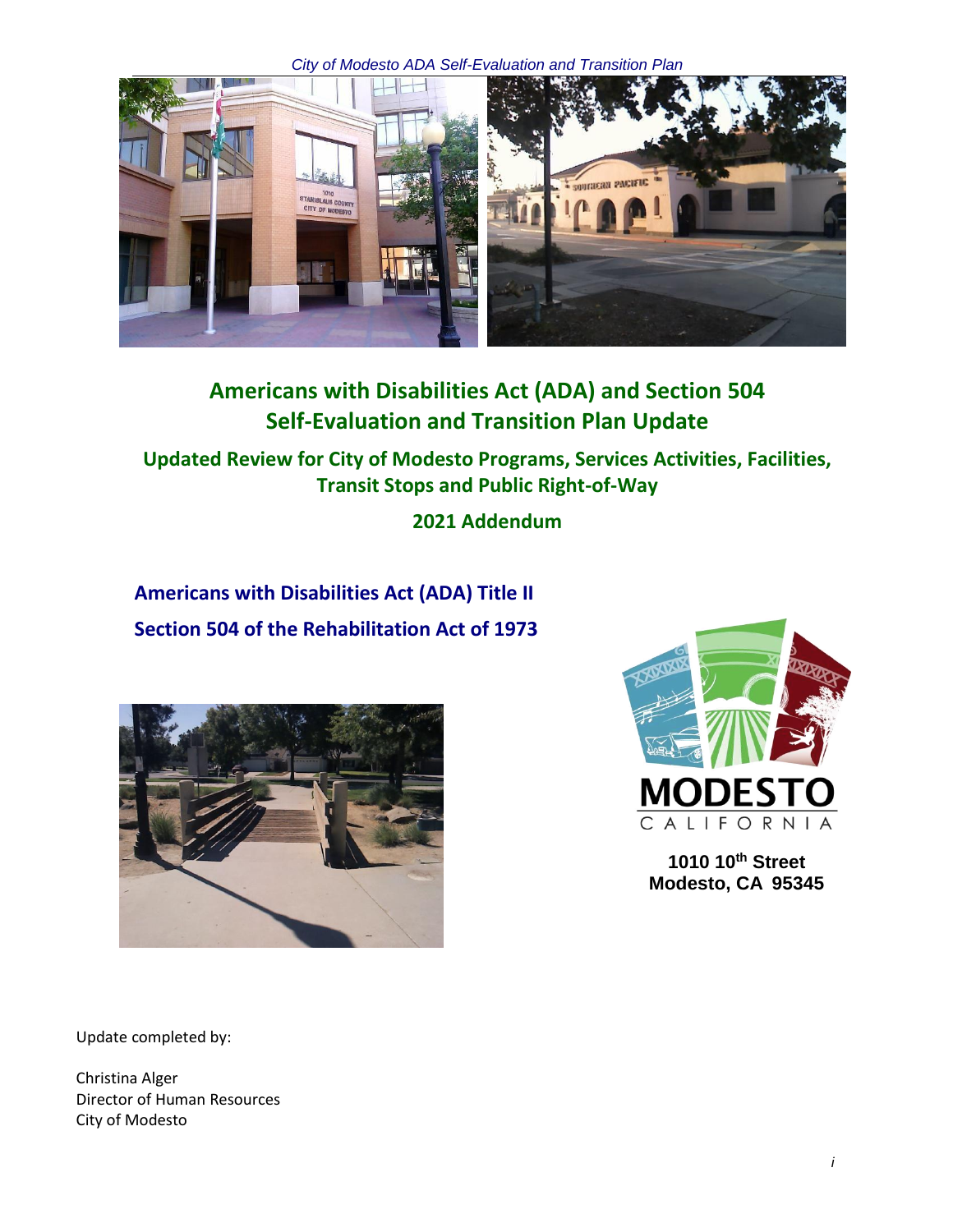## **1 INTRODUCTION**

The City initiated a Self-evaluation and updated transition plan in 2017. This summary update is to address progress and ongoing activities, identify areas of responsibility, and outline future efforts to address barriers to access.

#### **Designated ADA/504 Coordinator**

Paul Liu was designated as the ADA/504 Coordinator for the City of Modesto from 2013 to June 2017. The Risk Manager was designated as the ADA/504 Coordinator in July 2017, and the address and contact information for the current coordinator is:

> Jiles Smith II, Risk Manager City of Modesto 1010 10<sup>th</sup> Street Modesto, CA 95354 Phone: (209) 577-5446 Email[: jsmith@modestogov.com](mailto:jsmith@modestogov.com)

The process for filing a grievance can be located on the City of Modesto website. Grievances can be filing electronically by using the form on the website, submission through the GoModesto mobile application, or by calling or visiting the Risk Management division located on the second floor at the address above.

Requests for copies or information about the City of Modesto ADA/504 Self-evaluation and Transition Plan can be obtained from the ADA/504 Coordinator.

#### **Self-Evaluation Format**

The City continues to evaluate facilities, right-of-way's, and other barriers to access. Findings and recommendations for potential physical barriers are found in the web based DACTrak software program. DACTrak has photographs of barriers, GIS information, findings, recommendations, estimated costs and other information. Custom reports and transition plan information can be generated from DACTrak to monitor and track the implementation of the plan.

## **2 PROGRESS REPORT**

The City continues to evaluate accessibility through a team comprised of multiple departments such as Traffic Engineering, Facilities Management, Transportation Engineering & Design, Human Resources, and Risk Management. Each team member accesses the DACTrak electronic records to manage progress in their respective areas of responsibility. The City provides ongoing notice of the identity of the City of Modesto ADA/504 Coordinator on its website and in frequently used publications or documents accessed by the general public and by recipients of programs, services and activities.

## **2.1 GRIEVANCE PROCESS**

The City provides an ADA Accessibility Request form (Form ADA‐1) on our website. This form is available using several methods and is available in alternative formats, including using a mobile application, the ability to submit by phone or in person. The ADA Coordinator maintains records of requests, concern and comments and the status and method to resolve the concerns through the ACCELA platform.

Information about how to request accommodations appears on all public notices, announcements and agendas. Information is disseminated to all departments and divisions regarding the statement for accommodations requirement.

A grievance procedure has been developed and disseminated to employees. The full procedure includes an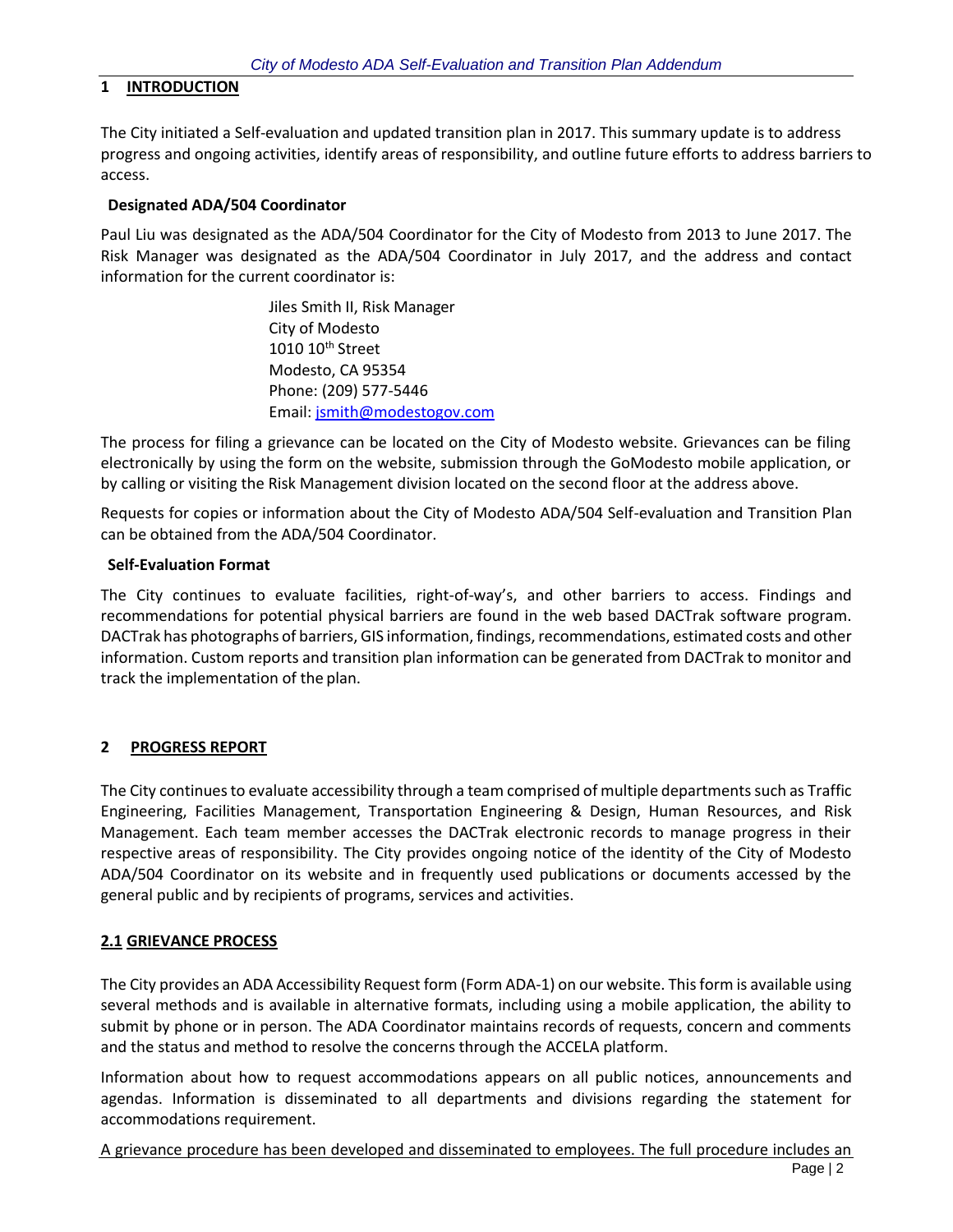appeal process for grievances not timely or appropriately resolved.

# **2.2 DATA MANAGEMENT**

Each member of the team accesses the DACTrak Accessibility Management System to enter new projects and update completion of existing projects to include pictures, cost, and resources. Items from the 2017 evaluation have been reviewed and updated as necessary to ensure accurate and ongoing project management.

# **2.3 TEAM MEMBERS, RESPONSIBILITES, & CONTINUED EVALUATION**

Each member has created a process for continued evaluation to ensure sustained progress toward a full transition to accessibility. Streets and sidewalks are managed by Transportation Engineering & Design in the Community & Economic Development Department through ongoing engineering projects throughout the City. Facilities are managed by Building Administration in the Public Works Department and Facilities Management in the Parks, Recreation, & Neighborhoods Department through their work order process. Traffic and parking are managed by Traffic Engineering & Operations in the Public Works Department through their work order process. Each team assigns their team members to quadrants for ongoing evaluation of needs.

## **2.4 FUNDS AND PROGRESS**

Since 2017, a total of \$4,041,000 in funds have been allocated by Council to address ADA accessibility improvements with the most recent year at \$1,704,000. Total ADA ramps constructed or replaced for the same time period were 333 across the City. As shown in the graphs below, progress has increased exponentially over the years since the 2017 assessment was completed, with the exception of a slowdown in 2019 due to COVID-19.